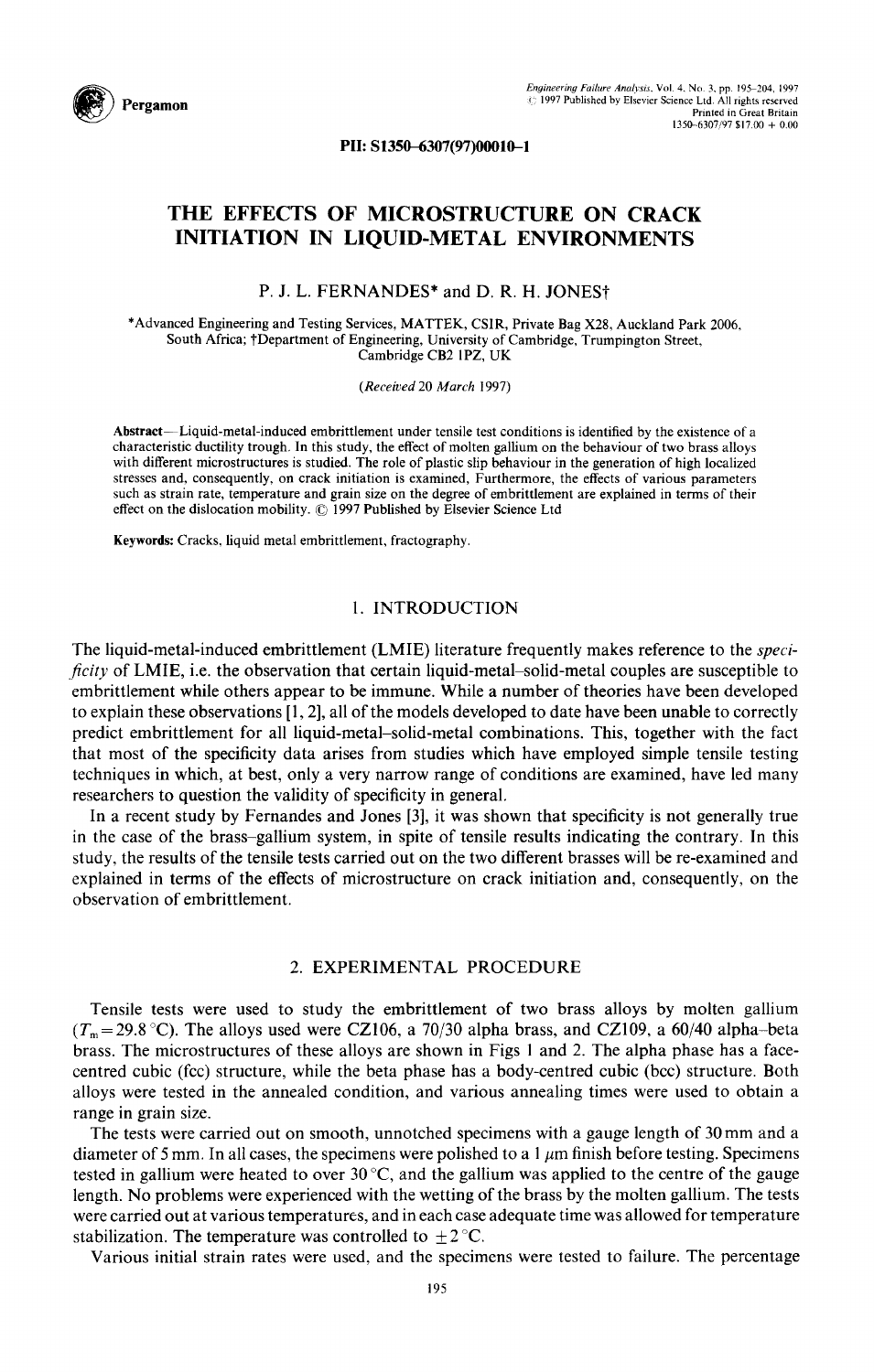

Fig. 1. Microstructure of CZ106, alpha brass ( $\times$  200).



Fig. 2. Microstructure of CZ109, alpha-beta brass ( $\times$  200).

elongation, percentage reduction in cross-sectional area (%RA), and the true fracture stress were calculated in each case. The range of variables used were as follows.

- (1) Grain size:  $24~\mu$ m, 72  $\mu$ m and 148  $\mu$ m
- (2) Temperature: 20-200"C
- (3) Strain rates:  $3.33 \times 10^{-4} \text{ s}^{-1}$ ,  $3.33 \times 10^{-3} \text{ s}^{-1}$ ,  $3.33 \times 10^{-2} \text{ s}^{-1}$

After completion of the tensile tests, all samples were examined in a scanning electron microscope (SEM). Attention was given to the fracture surfaces as well as to the surface of the specimen in the vicinity of the fracture.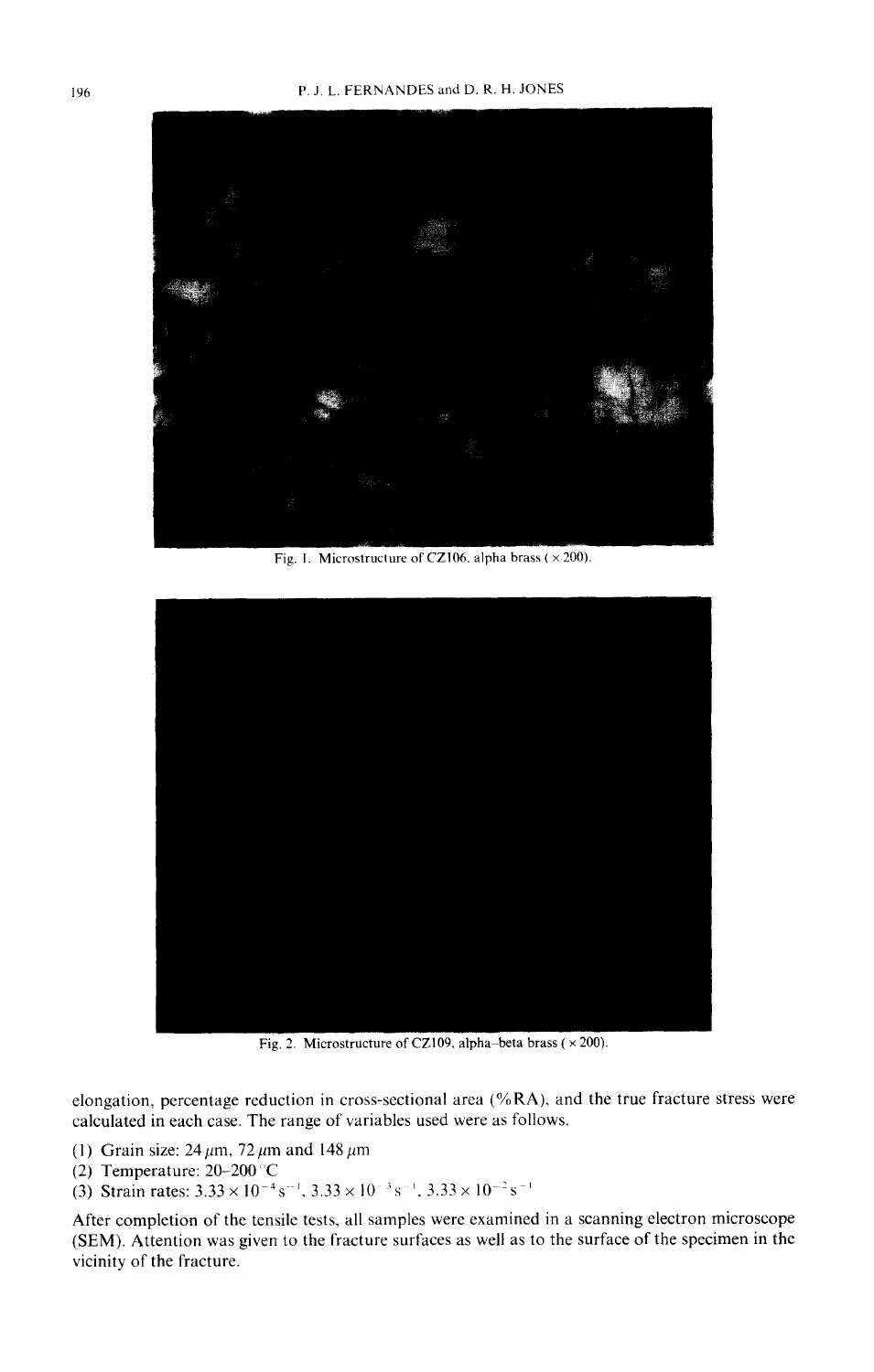#### **3.** RESULTS

#### *3.1. Tensile testing*

The results of the tests on CZ109 brass are shown in Fig. 3, where the %RA is plotted as a function of temperature for various initial strain rates. Similar results were obtained for the percentage elongation and true fracture stress. The specimens tested without gallium show a gradual decrease in %RA with increasing temperature. Furthermore, the %RA is independent of the strain rate. In the case of specimens tested with gallium, a significant decrease in %RA is observed over a finite temperature range. This is referred to as a *ductility trough,* and its occurrence in LM1E under tensile testing conditions is well documented [4]. Moreover, the severity of embrittlement, as measured by the "depth" of the ductility trough, as well as the temperature range over which embrittlement persists, i.e. the "width" of the ductility trough, increases with increased strain rate.

The effect of grain size on the degree of embrittlement is shown in Fig. 4 for an initial strain rate of  $3.33 \times 10^{-3}$  s<sup>-1</sup>. As the grain size increases, the severity of embrittlement, as defined by the depth and width of the ductility trough, also increases. In the case of the specimens tested without gallium,



Fig. 3. Plot of %RA as a function of temperature at various initial strain rates for CZ109 brass.



Fig. 4. Plot of %RA as a function of temperature for various grain sizes for CZ109 brass (initial strain rate:  $3.33 \times 10^{-3}$  s<sup>-1</sup>).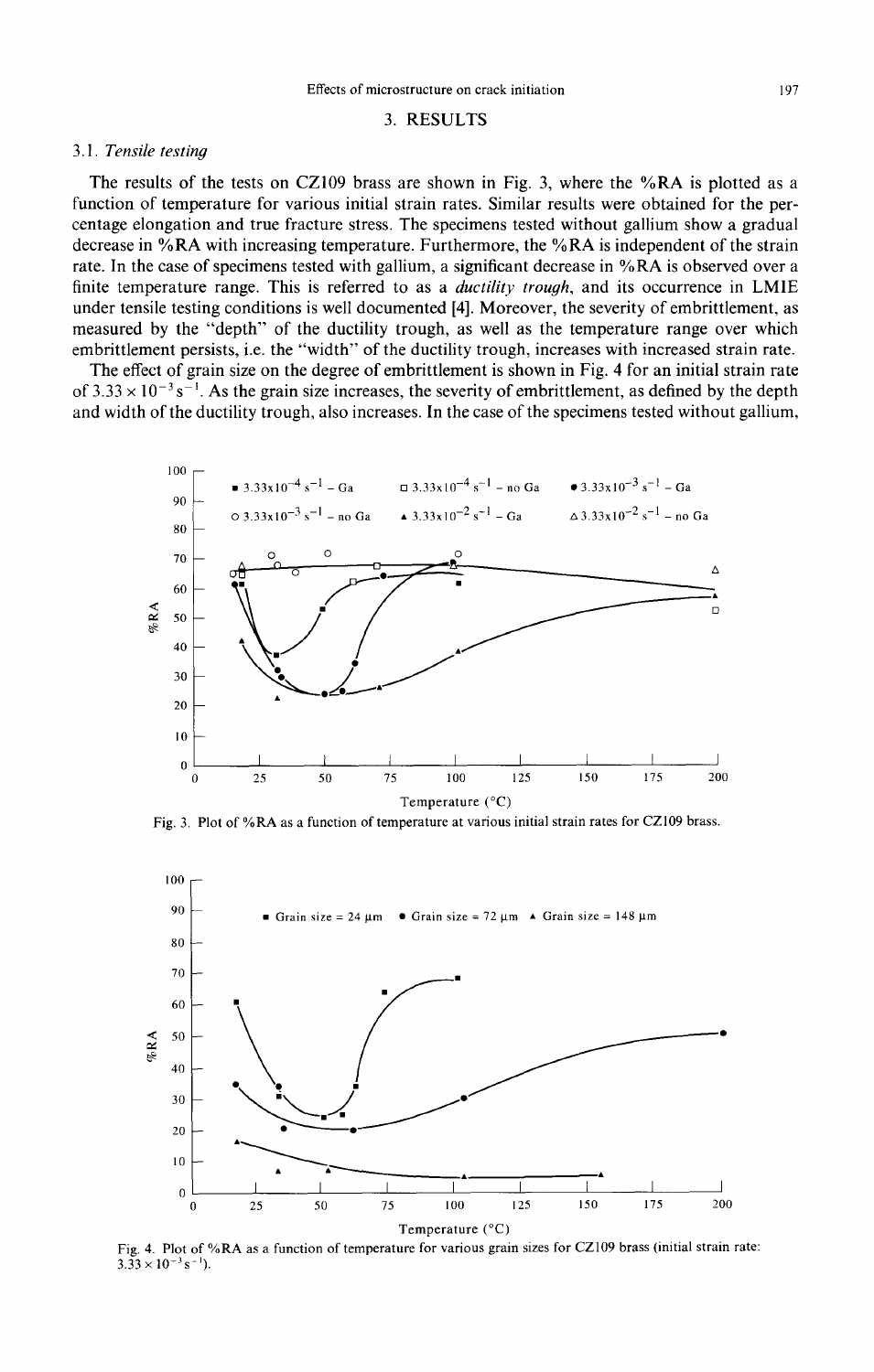

Fig. 5. Plot of %RA as a function of temperature at various initial strain rates for CZ106 brass.

**the %RA decreases gradually as the temperature increases, and no significant grain size effect is observed.** 

**The results of the tests on CZ106 brass are given in Fig. 5, where again the %RA is plotted as a function of temperature for various strain rates. In this case, the %RA decreases gradually with increasing temperature for specimens tested both with and without molten gallium. A noticeable strain rate dependence is observed at high temperatures, where the %RA decreases as the strain rate decreases. However, the ductility trough observed in the case of the CZ109 brass is absent, and there is no evidence of embrittlement. This was confirmed by SEM studies of all the specimens tested, and failure was in all cases by ductile microvoid coalescence, Similarly, the results of the tests for the various grain sizes show that the % RA decreases gradually as the temperature increases with no significant grain size effect (Fig. 6). Once again, no ductility trough is observed.** 

**The failure to detect embrittlement under any of the test conditions studied in the CZ106 brass using smooth tensile specimens prompted the use of notched specimens. A sharp, shallow notch approximately 0.25 mm in depth was made at the centre of the gauge length of two CZ106 brass specimens, and these were subsequently tested with and without gallium. In the latter, no significant difference was observed in the load elongation plot, and final failure was ductile. This can be expected since alpha brass is not notch-sensitive, However, in the case of the specimen tested in gallium, significant embrittlement was detected. This was evident from the reduced plastic defor-** 



Fig. 6. Plot of % **RA as** a function of **temperature for various grain sizes** for CZ 106 **brass (initial strain rate:**   $3.33 \times 10^{-3}$  s<sup>-1</sup>).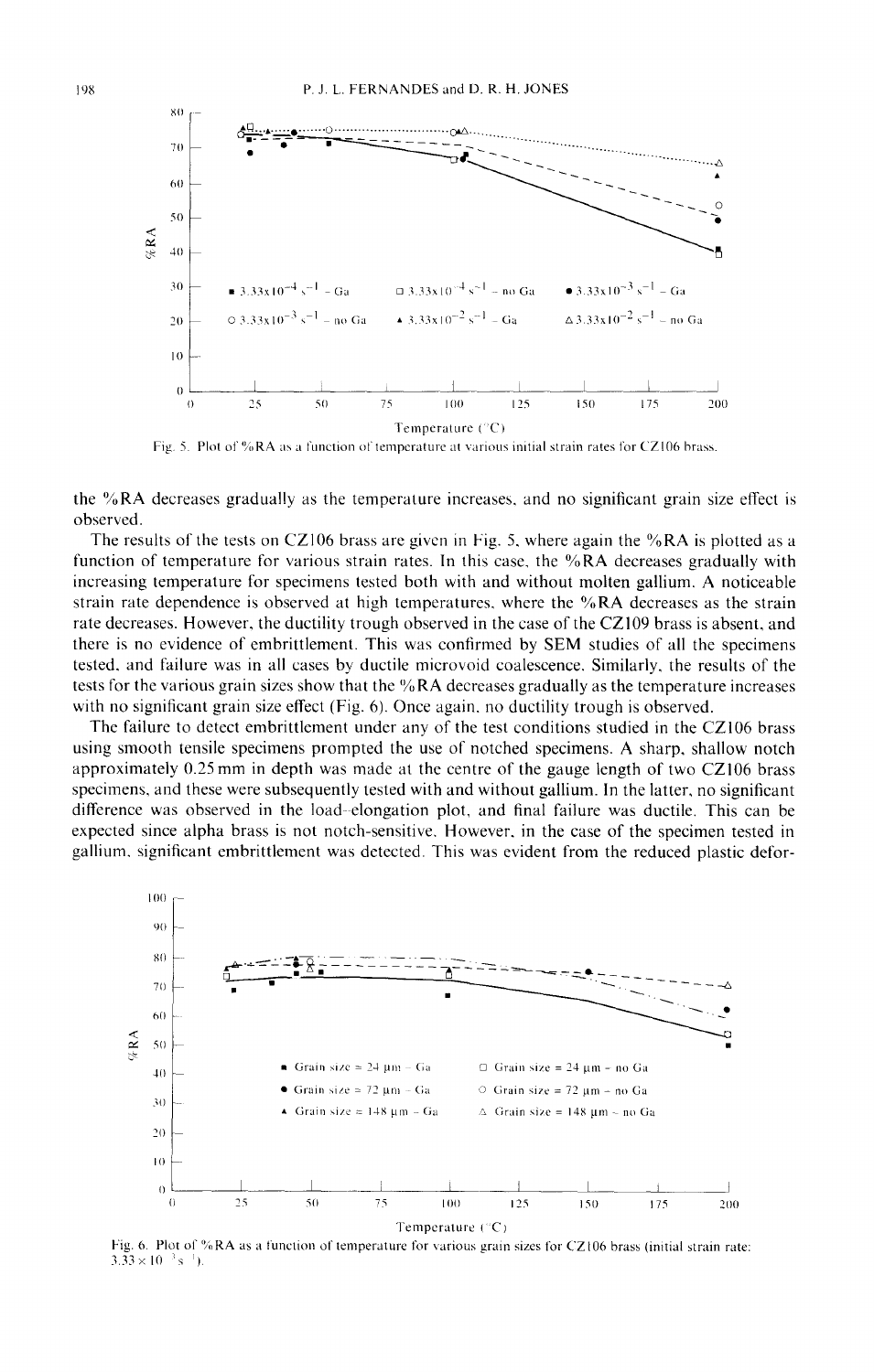

Fig. 7. Brittle cleavage fracture in embrittled samples of CZ109 brass.

mation accompanying failure, and the large decrease in the true fracture stress from 950 MPa for the specimen tested without gallium to 300 MPa for the specimen tested in gallium.

#### 3.2. *SEM analysis*

Examination of the fracture surfaces of CZ109 brass by SEM showed that, in the case of specimens tested in gallium and within the conditions defined by the ductility trough, fracture was by brittle cleavage (Fig. 7). Since only a small amount of gallium was applied to the surface of the specimens before testing, there were specimens in which the gallium became depleted during brittle crack growth. In such cases, a transition from the gallium-induced brittle cleavage to ductile microvoid coalescence normally expected for this material was clearly evident on the fracture surface (Fig. 8). Those specimens tested without gallium, and those tested with gallium but under conditions outside that defined by the ductility trough, failed by ductile microvoid coalescence, and exhibited a classical cup-cone-type failure. The surfaces of both brittle and ductile specimens showed that deformation at and near the fracture surface was predominantly by planar glide (Fig. 9). Moreover, numerous surface cracks were evident in the stressed region, these being in most cases grain boundary cracks (Fig. t0). The number and size of the grain boundary cracks generally increased as the grain size increased. However, no quantifiable correlation was found between the number and size of the cracks and the degree of embrittlement.

SEM examination of the fracture surfaces of all smooth specimens of CZ106 brass indicated that failure was by ductile microvoid coalescence. This was observed on specimens tested both with and without gallium, and over the entire grain size range considered. These results are consistent with the % RA results given in Figs 5 and 6. In contrast, the notched specimen tested in gallium showed clear evidence of brittle intergranular cracking (Fig. 11). The deformation in the necked region of the gauge length showed extensive surface rumpling and clear evidence of cross slip (Fig. 12). Moreover, the grain boundary cracks observed in the CZ109 brass were completely absent in the case of the CZ106 alloy.

# 4. DISCUSSION

The results of the tensile tests carried out on smooth specimens suggest that CZ106 alpha brass is immune to embrittlement by molten gallium, while CZ109 alpha-beta brass is susceptible to it.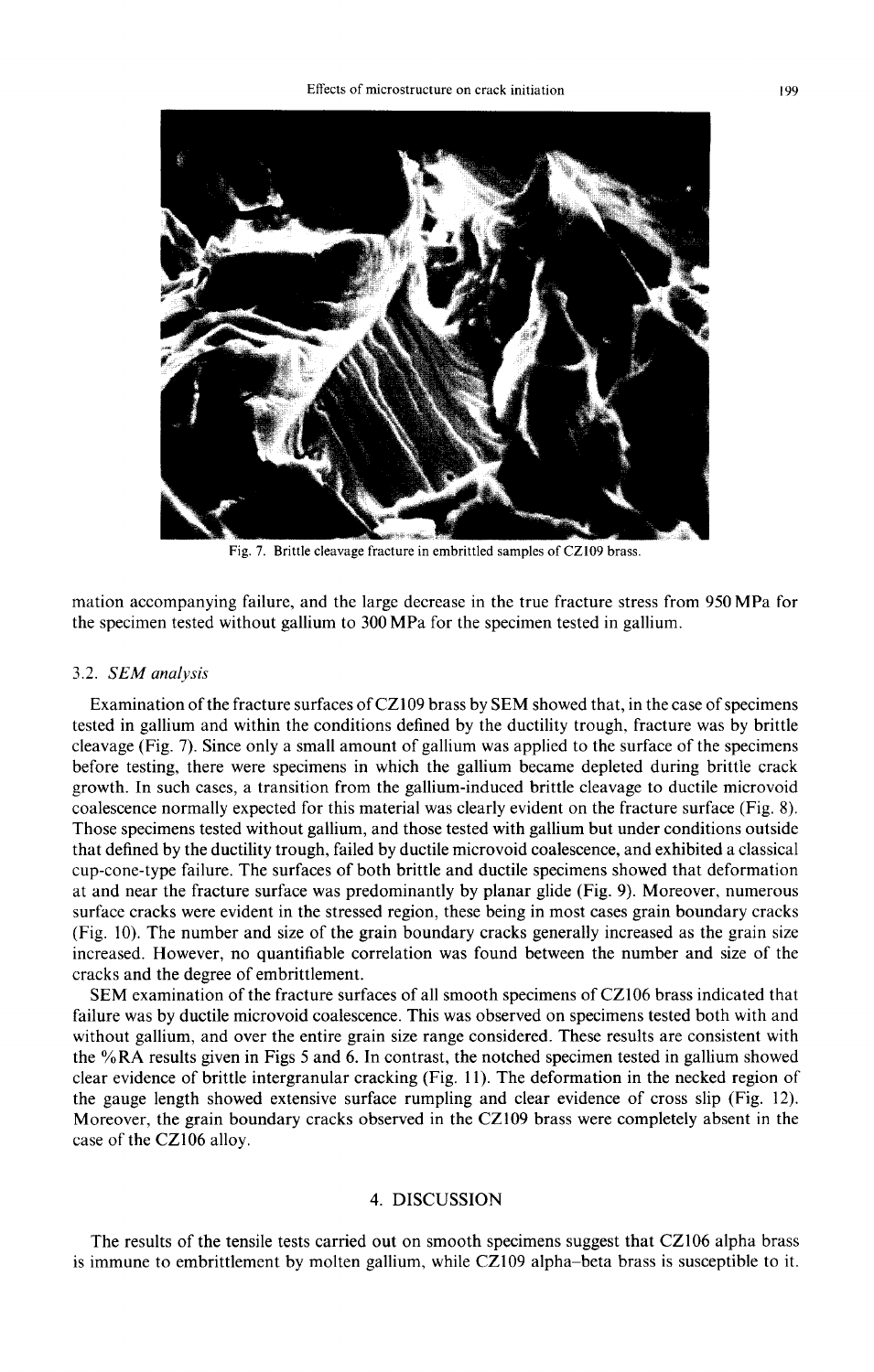

Fig. 8. Transition between liquid-metal-induced cleavage cracking and ductile microvoid coalescence.

This is an example of the type of observation referred to in the literature as specificity. However, the result of the test carried out on the notched alpha brass clearly indicates that under certain conditions severe embrittlement of this material can occur. Similar observations have been made on the same material using precracked fracture mechanics type specimens [5]. The effect of the notch in the alpha brass is therefore to act as a stress concentration site, and to increase the localized stresses to a level at which brittle cracking is favoured over plastic deformation.

During plastic deformation, movement of dislocation occurs along favourably orientated planes. If dislocation motion is impeded, say by a grain boundary, kink or twin band, or second-phase particle; the resulting dislocation pile-up leads to the formation of a stress concentration at the



Fig. 9. Evidence of planar glide on the surface of CZ109 brass.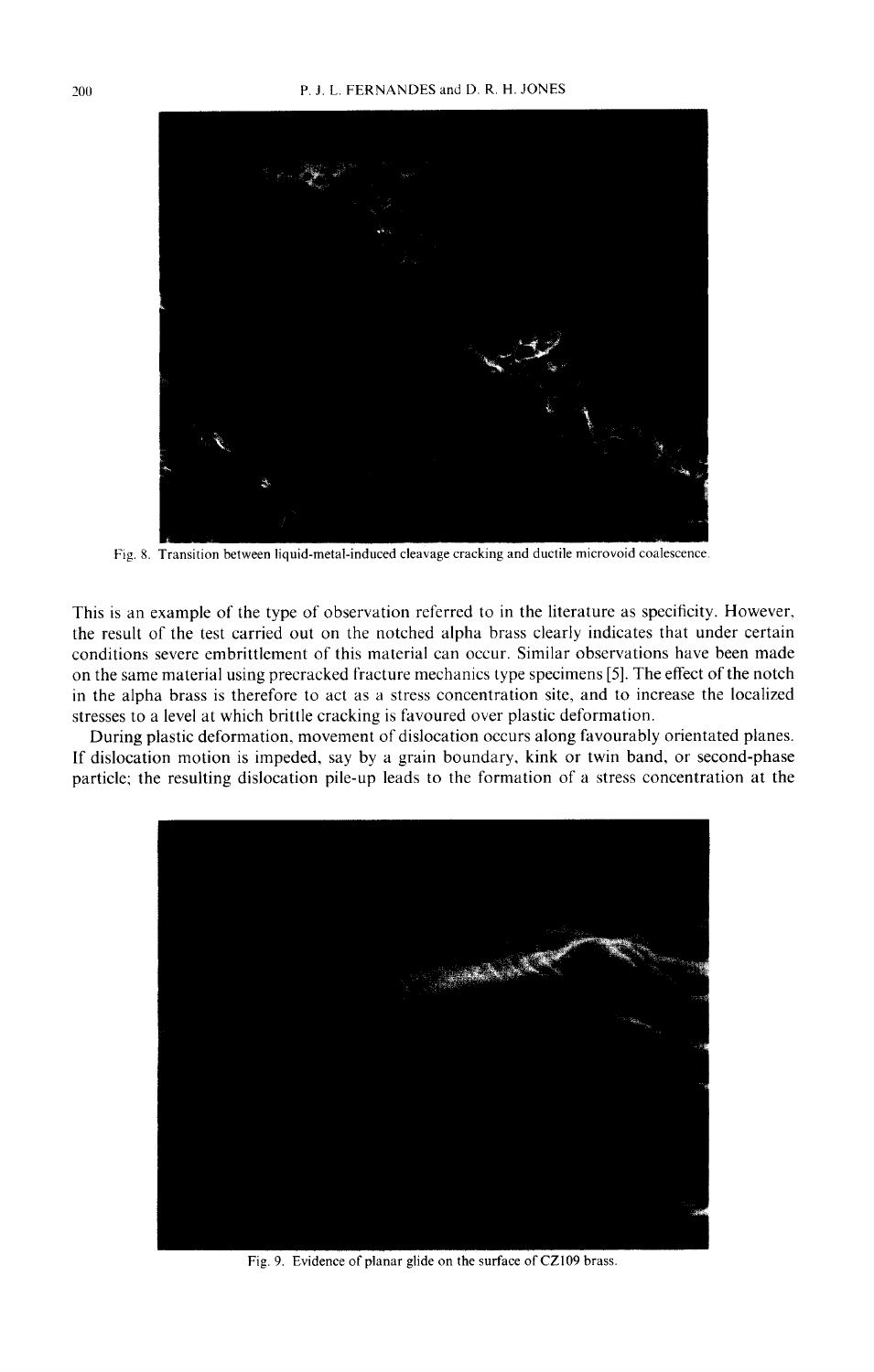

Fig. 10. Grain boundary cracking on the surface of CZl09 brass.

point where the leading dislocation is obstructed. In polycrystalline materials, these localized stresses can be relieved in a number of ways, namely by activating dislocation sources in neighbouring grains, by dislocation climb, or by crack nucleation. The latter is favoured only when dislocation climb or cross slip is inhibited, or when dislocation sources in neighbouring grains are locked.

The ease with which cross-slip occurs is related to the stacking fault energy (SFE). This, in turn, defines the distance between partial dislocations in a stacking fault. The higher the SFE, the closer the partial dislocations remain, and, therefore, the easier it is for cross-slip to occur. Cross-slip acts to relieve the stresses due to dislocation pile-ups, and hence inhibits crack nucleation. In the case of



Fig. 11. Fracture surface of the notched CZ106 brass specimen tested in gallium, showing severe brittle intergranular cracking.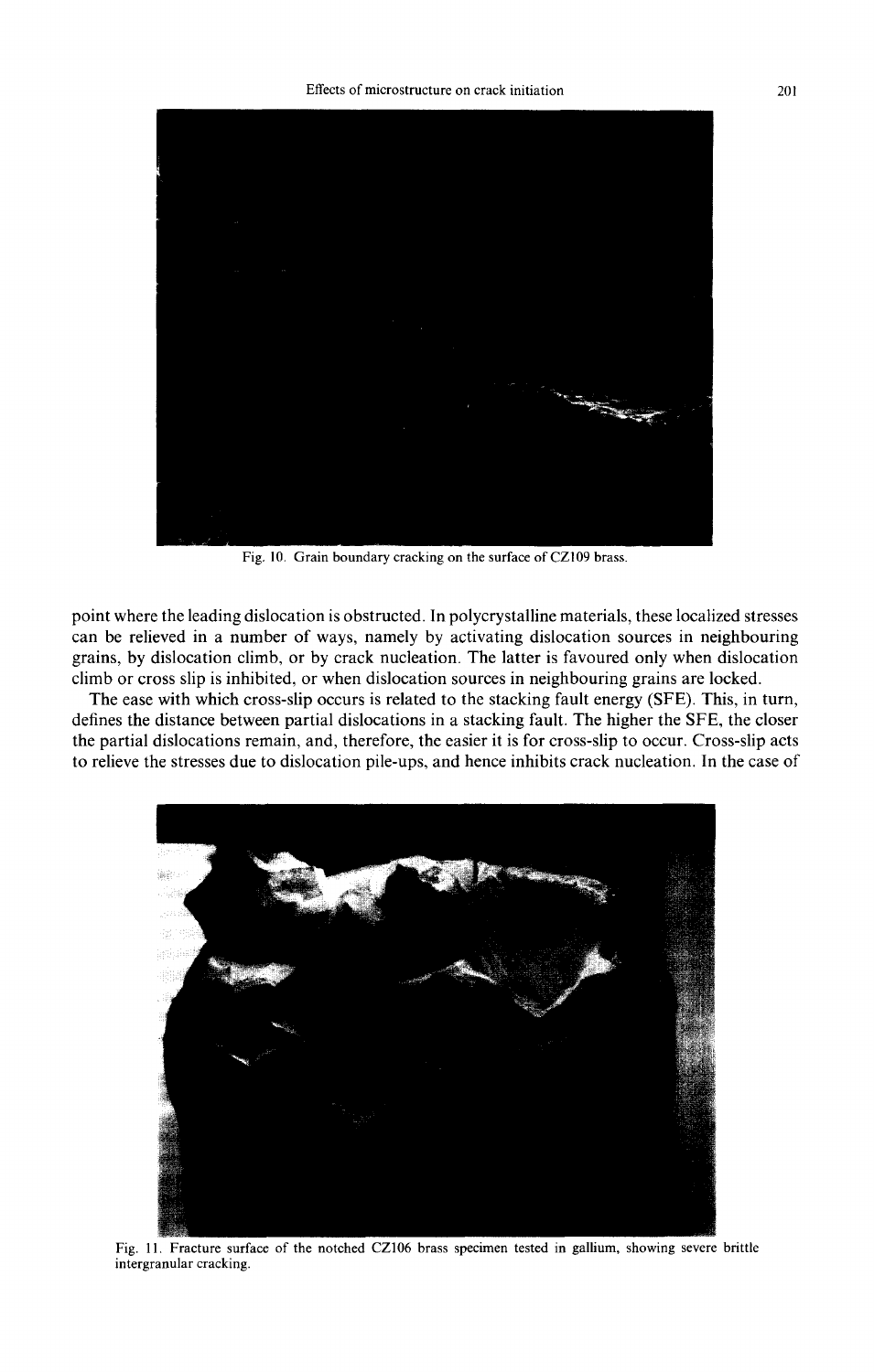

Fig. 12. Surface rumpling and cross-slip on the surface of the CZ106 brass specimens.

the CZ106 alpha brass, the wavy glide observed on the specimen surface is clear evidence that crossslip does occur. The localized stresses created at dislocation pile-ups are relieved by dislocation climb, and, therefore, do not increase to levels sufficient to cause crack initiation. In contrast to the alpha brass, the slip behaviour of the CZ109 alpha-beta brass is found to be predominantly by planar glide with little evidence of cross-slip. The dislocation pile-ups under such conditions can be expected to result in higher stresses, and hence facilitate crack initiation. The effect of cross-slip on crack initiation in liquid metals has been previously considered by Stoloff *et al.* [6] and Johnston *et al.* [7]. These researchers studied the behaviour of various copper-based solid solution alloys in liquid mercury, and found that the degree of embrittlement is linearly related to the SFE.

Note that numerous workers have considered the effects of slip behaviour on the degree of embrittlement in liquid metals. Shea and Stoloff [8] considered the behaviour of beta brass alloyed with nickel and manganese in various liquid-metal solutions. Nickel is known to increase the critical temperature for long-range order in brass, and, therefore, increases the ease with which cross-slip occurs. Manganese, however, has the opposite effect. They found that manganese increases the severity of embrittlement (increases the width of the ductility trough), and changes the slip behaviour from wavy glide to planar slip. Hayden and Floreen [9] studied the effects of alloying iron with nickel, and found that additions of 7–8% nickel have no effect on the properties of iron in liquid mercury compared to that of iron in air. Additions of more than 8% nickel result in the transformation of ferrite to martensite, and brought about the onset ofembrittlement. This was coincident with an increase in the heterogeneity of slip and the formation of high stress concentrations at dislocation pile-ups.

The effects of microstructure on the flow behaviour of solid metals are also known to affect LM1E. Nichols and Rostoker [10] compared the behaviour of chill cast and wrought copper in molten bismuth, and found the latter to be more susceptible to LMIE. This was explained by considering the orientation differences between neighbouring grains. In the chill cast material, the orientation differences in the columnar grain structure are likely to be small, thus making grain boundaries inadequate barriers to dislocation motion. A similar behaviour can be expected from cold worked microstructures where the texture is orientated in the direction of working [10]. The effect of second-phase particles on embrittlement has also been considered. Lynch [11, 12] and Reynolds and Stoner [l 3] found that precipitate-hardened aluminium alloys heat treated to form a fine, homogeneous distribution of precipitates are less susceptible to LMIE by mercury than those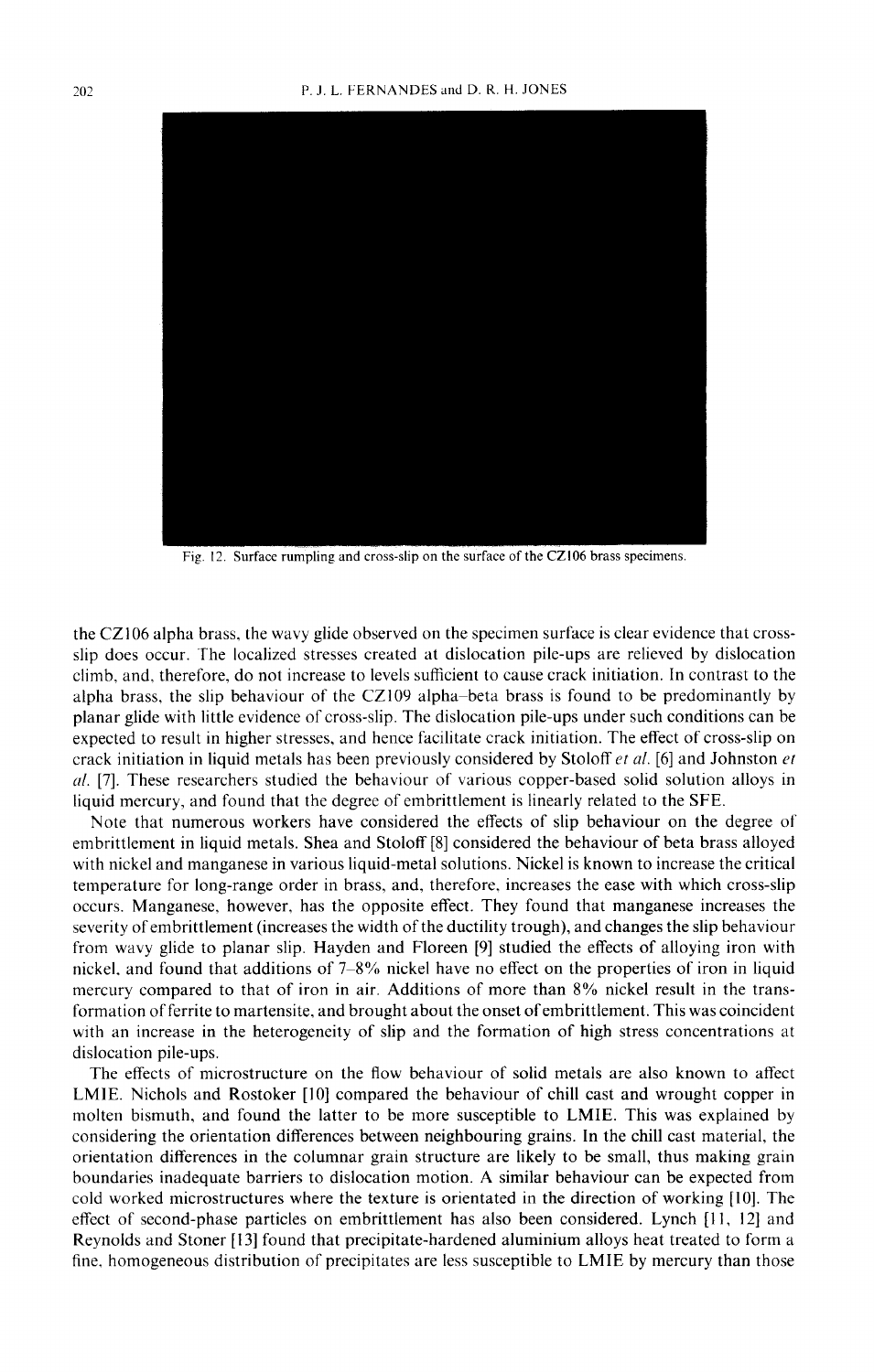with a coarser precipitate distribution. This was attributed to strain localization and the formation of stress concentrations in the latter condition.

The degree of cross-slip depends on the ease with which dislocation climb occurs. This, in turn, depends on such factors as temperature and strain rate. At higher temperatures, the rate of dislocation climb increases, and the stresses generated at dislocation pile-ups are rapidly relieved. It is therefore feasible to expect that there exists a temperature above which sufficient stress relieving by cross-slip occurs so that crack nucleation is effectively suppressed. Below this temperature, however, the rate of dislocation climb is too low, and stresses can increase to a level at which crack initiation can occur. It appears that in a liquid-metal environment the temperature at which this transition from crack initiation to cross-slip occurs is the brittle-to-ductile transition temperature. As such, the width of the ductility trough is determined by the melting temperature of the low melting point metal at the lower temperature end, and the cross-slip-crack initiation transition temperature at the higher temperature end.

Previous work on LMIE offers support to the above hypothesis. Thus, Perovic *et al.* [14] studied the embrittlement of aluminium alloys by molten bismuth, and found that, at temperatures within the ductility trough, grain boundary sliding and grain boundary cavitation occurs, and embrittlement was observed. At higher temperatures, grain boundary migration inhibits the formation of cavities, and, although grain boundary sliding occurs, no embrittlement is observed. Similarly, Wolley and Fox [15] found that the brittle-to-ductile transition temperature for 70/30 alpha brass coincides with the onset of rapid recrystallization and grain boundary migration. Shea and Stoloff [8] used alloying additions to decrease the ease with which cross-slip occurs in the solid metal, and found that the transition temperature in this case increases significantly.

Since dislocation climb is a time-dependent process, the brittle-to-ductile transition temperature can be expected to depend on the strain rate. At high strain rates, less time is available for effective stress relieving through dislocation climb, and hence crack initiation will be favoured. The brittleto-ductile transition temperature will therefore be moved to higher temperatures where the dislocation climb is faster. This hypothesis is consistent with the results of the tensile tests carried out at different strain rates on the CZ109 brass (Fig. 3), and with previously published literature [2, 14]. Old and Trevena [16, 17] also studied the embrittlement of polycrystaline zinc by various liquid metals, and found that, by controlling the strain rate, the brittle-to-ductile transition temperature could be reduced so as to restrict the ductility trough temperature range to a few degrees. The temperature for the onset of embrittlement, however, was independent of the strain rate.

Finally, the magnitude of the stress concentration at a dislocation pile-up depends on the length of the pile-up, which, in turn, depends on the maximum length of the slip plane. To a first approximation, this is equal to the grain size of the material, and, as such, grain size is expected to affect the severity of embrittlement observed in LMIE. This again is consistent with the results of the effects of grain size on the degree of embrittlement in the case of CZ109 brass. As the grain size increases, the severity of embrittlement increases significantly, as shown in Fig. 4. Similar results have also been reported by other researchers [18-20]. Nichols and Rostoker [18] tested fcc 70/30 alpha brass in mercury and found that this material exhibits a brittle-to-ductile transition temperature similar to that normally observed in bcc materials. Furthermore, it was found that the transition temperature varied with grain size according to a relation based on a dislocation model for crack nucleation proposed by Stroh [21] for bcc materials.

## 5. SUMMARY

The magnitude of the localized stresses formed at dislocation pile-ups depends on the type of slip behaviour. Under conditions of planar slip, the stresses generated are sufficiently high to promote brittle crack initiation in normally ductile materials when stressed--whilst in intimate contact with a molten metal. These conditions are satisfied in the case of CZ 109 brass. The effect of temperature, strain rate and grain size on the degree of embrittlement can be explained in terms of the effect of these parameters on dislocation mobility. The wavy slip behaviour observed in the case of the CZ106 brass effectively relieves the stresses at dislocation pile-ups, and inhibits crack nucleation. Plastic deformation is therefore favoured and no embrittlement is observed. However, if sufficiently